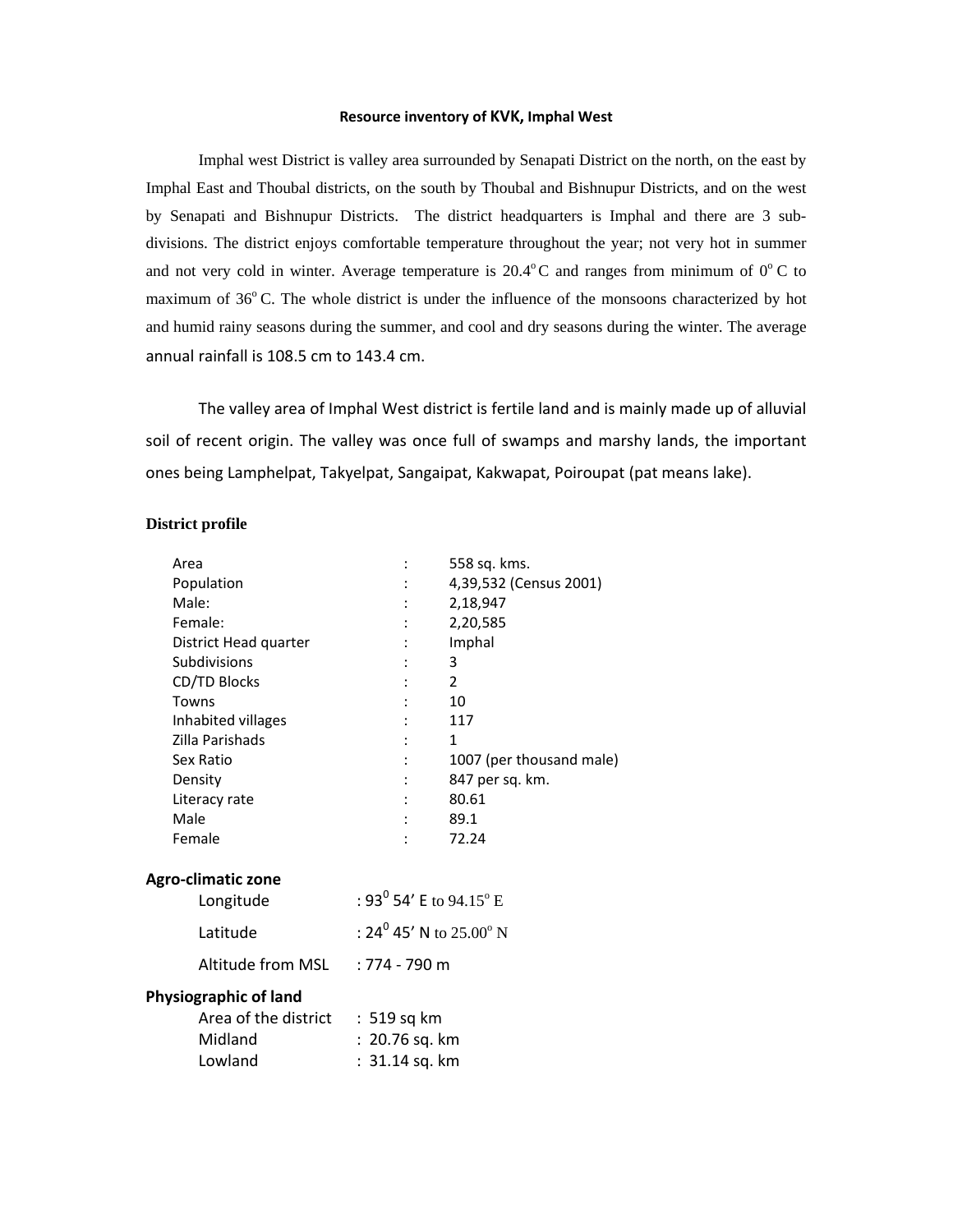### **Research Resources**

| Number of research stations                   | $: 4$ nos |
|-----------------------------------------------|-----------|
| Number of ICAR institutes/substations : 1 nos |           |

## **Farmers' status**

| а. | Big farmers             | $: 205$ (nos.)    |
|----|-------------------------|-------------------|
| b. | Small farmers           | $: 5810$ (nos.)   |
| c. | <b>Marginal farmers</b> | $: 13120$ (nos.)  |
| d. | Agricultural labourers  | $: 51,278$ (nos.) |

### **Farm Machinery and Implements available in your district**

| Number of tractors          | $: 249$ nos              |            |  |
|-----------------------------|--------------------------|------------|--|
| Number of power tillers     | $:510$ nos               |            |  |
| Number of carts             |                          | : 2368 nos |  |
| Types of implements-Ploughs | : 3962 nos               |            |  |
|                             | Cultivators              | : 4042 nos |  |
|                             | Discs                    | : Nil_nos  |  |
|                             | Harrows                  | : 494 nos  |  |
|                             | Others Leveler: 4292 nos |            |  |
| Pumps (Oil and electrical)  | : 685 & 747 nos          |            |  |
| Harvesters and Threshers    | : Nil & Nil nos          |            |  |
| Sprayers and Dusters        | : 2423 nos               |            |  |

### **Socio-economic Characteristics, Land Holding Pattern**

| Average size of land holdings     | 1 ha                        |
|-----------------------------------|-----------------------------|
| Source(s) of finance for farming  | : 1. Local money lender     |
|                                   | 2. Private banks            |
|                                   | 3. govt./nationalized banks |
| Main source of income for farmers | :1.Farming                  |
|                                   | 2. Daily wage earning       |
|                                   | 3. Weaving                  |
| Commercial commodities produced   | $: 1.$ Rice                 |
|                                   | 2. Vegetables               |
|                                   | 3. Handloom products        |

# **Soil information**

All types of soils are present in different places of this district. Soils of both hill and valley are acidic ranging from 4.5 to 5.5 pH.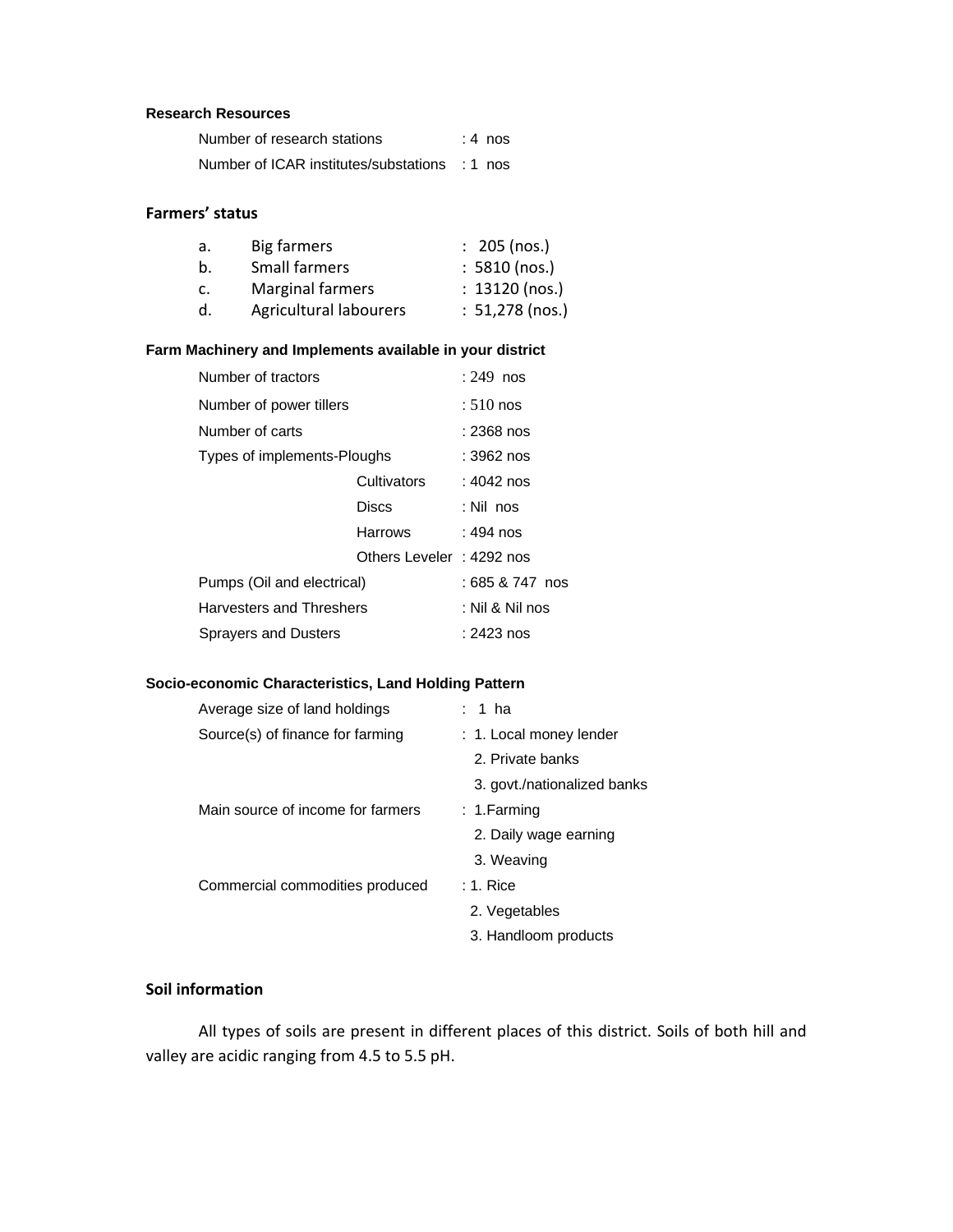#### **Land use and cropping intensity**

|           | ❖ Gross cropped area     | : 28241.46 ha   |
|-----------|--------------------------|-----------------|
|           | ❖ Net Area sown          | : 21236.40 ha   |
|           | ❖ Fallow lands           | : 13.60 ha      |
|           | ❖ Cultivable waste lands | : 235 ha        |
|           | ❖ Cropping intensity     | : 136.7         |
| <b>交易</b> | Reserved forest          | : 21.27 sq.km = |

#### **Farming Systems**

Based on the criteria listed under the above items, classify the agro-ecological situation into homogeneous farming situations and thus may be furnished in a table as shown below.

| <b>Farming system</b>     | <b>Principal crops</b>                                                      |
|---------------------------|-----------------------------------------------------------------------------|
| Agriculture based system  | Rice, potato, pea, rape seed mustard, maize, black gram,                    |
| Horticulture based system | Rice, Pea, cole crops, beans, solanecious crops, alocasia, colocasia, alium |
| Agriculture based system  | Groundnut, soybean, rice bean, maize, red gram, black gram                  |
| Horticulture based        | cucurbits, pineapple, cole crops, tuber crops, turmeric, zinger etc.        |
| Fish based                | Rice, fish, integrated fish farming                                         |

#### **Major Horticultural crops**

Pineapple, mango, passion fruit, banana, jack fruit, turmeric, zinger, water melon, sponge gourd, ash gourd, squash, pumpkin, bottle gourd, spine gourd, chilli, tomato, potato, brinjal, broccoli, cabbage, cauliflower, wing bean, sword bean, sweet potato, tapioca, colocasia, alocasia, onion, garlic, allium, leafy mustard,rice, Rape seed mustard, sugarcane,

| Crop                      | Area   | <b>Production</b> | Yield, MT/ha |  |
|---------------------------|--------|-------------------|--------------|--|
| Total paddy               | 33.72  | 122.97            | 3.65         |  |
| <b>Total maize</b>        | 0.74   | 1.28              | 1.73         |  |
| Total pulses              | 2.86   | 2.34              | 0.82         |  |
| Total oilseeds            | 3.35   | 2.27              | 0.68         |  |
| Sugarcane                 | 0.79   | 43.39             | 54.92        |  |
| Potato                    | 0.89   | 7.10              | 7.98         |  |
| Net area                  |        | 31.24             |              |  |
| Gross area                | 42.57  |                   |              |  |
| <b>Cropping intensity</b> | 136.27 |                   |              |  |

#### **Production, productivity and area coverage of crops including Horticultural crops**

| Crop  | Area (ha) |         |         | <b>Production (g/ha)</b> |         |         | Productivity (g/ha) |         |         |
|-------|-----------|---------|---------|--------------------------|---------|---------|---------------------|---------|---------|
|       | 2000-01   | 2001-02 | 2002-03 | 2000-01                  | 2001-02 | 2002-03 | 2000-01             | 2001-02 | 2002-03 |
| Fruit | 788       | 6424    | 645     | 3872                     | 5621    | 4515    | 4.19                | 1.14    | 7.00    |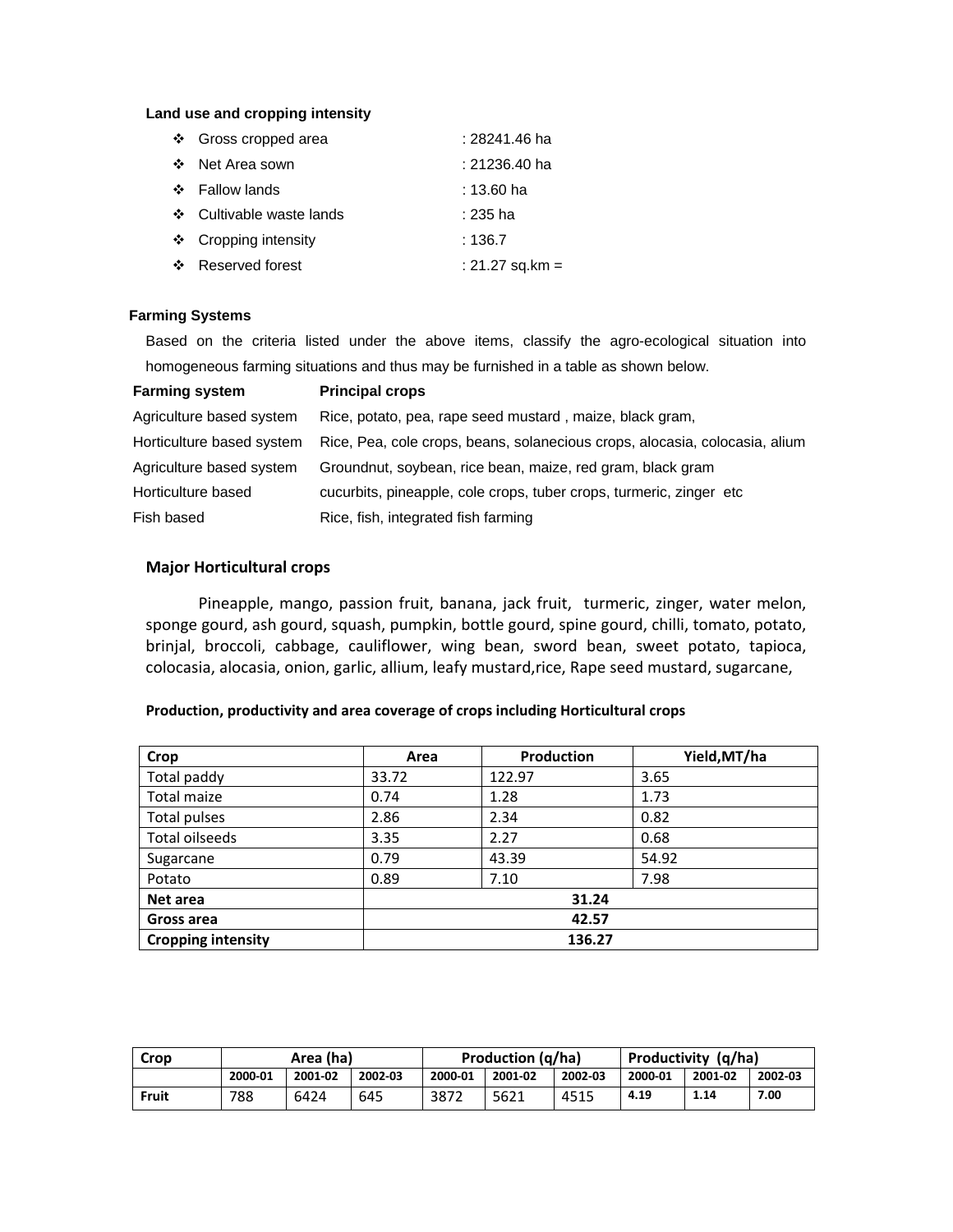| Vegetable     | 770  | 750  | 595  | 5874 | 4887 | 4419 | 7.62 | 6.51 | 7.42 |
|---------------|------|------|------|------|------|------|------|------|------|
| <b>Spices</b> | 1115 | 1115 | 1150 | 4356 | 5306 | 5406 | 3.90 | 4.75 | 4.70 |

| Crop                |         | Area (ha) |         | Production (q/ha) | (q/ha)<br>Productivity |         |  |
|---------------------|---------|-----------|---------|-------------------|------------------------|---------|--|
|                     | 2003-04 | 2004-05   | 2003-04 | 2004-05           | 2003-04                | 2004-05 |  |
| Fruit               | 946     | 1403      | 5589    | 8569              | 5.90                   | 6.10    |  |
| Vegetable           | 1106    | 1142      | 8499    | 9179              | 7.68                   | 8.03    |  |
| <b>Spices</b>       | 1315    | 1315      | 6520    | 6520              | 4.95                   | 4.95    |  |
| <b>Floriculture</b> | 5.00    | 5.00      | 0.80    | 1.00              | 0.16                   | 0.2     |  |

### **Irrigation**

Area under irrigation : 2734.46 ha

Rivers, Tanks, Open wells, Bore wells, Lakes etc. are the main sources of irrigation

## **Livestock information**

| Cattle             |                      | 54139 nos.           |
|--------------------|----------------------|----------------------|
| <b>Buffaloes</b>   | $\ddot{\cdot}$       | 2961 nos.            |
| Sheep and goats    | $\ddot{\cdot}$       | 1114 & 2578 nos.     |
| Pigs               |                      | 83940 nos.           |
| Poultry and ducks  | $\ddot{\cdot}$       | 576172 & 467355 nos. |
| Production of milk | $\ddot{\phantom{a}}$ | 10400 lit.           |
| Production of meat | $\cdot$              | 115887 ton           |
| Production of eggs | $\ddot{\cdot}$       | 188590 lacks         |
| Production of wool | $\cdot$              | NIL                  |

- Vast area in the periphery of Loktak Lake suitable for paddy cum fish culture and other integrated farming. Villages in the periphery of Loktak lake viz. Mayang Imphal, Wangoi, Hiyangthang, Yumanam Huidrom, Santipur, Upokpi, Kokchai, Thana Maning, Yangbi, Tera, Lafupat, Konchak Yangbi, Uchiwa, Sekmaijing has high potential for fishery and fish based integrated farming systems.
- \* The vast underutilized fertile foot hills have great potential for production of groundnut, maize, potato, field pea and beans etc.
- Good scope for vegetable production.

### **WEAKNESS**

| ❖ | Inadequate irrigation facility due to lack of dams and agricultural canals across or |
|---|--------------------------------------------------------------------------------------|
|   | around the field.                                                                    |
| ❖ | Unavailability of credit facility                                                    |
| ❖ | Fragmented land holding restricting farm mechanization.                              |
| ❖ | Scarcity of quality seeds.                                                           |
| ❖ | Lack of processing plants for oilseeds and pulses.                                   |